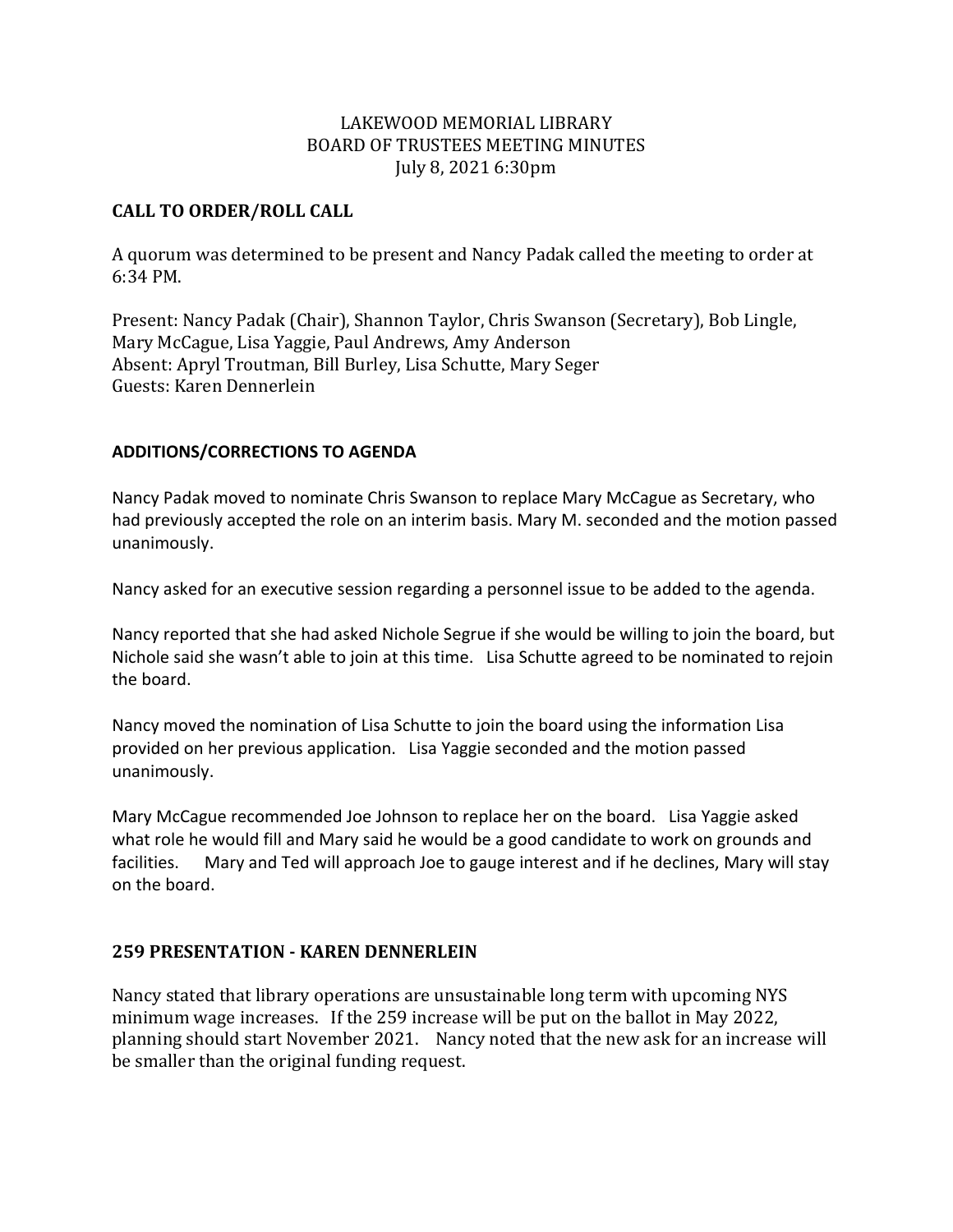It was clarified that Board members are not allowed to tell anyone which option to vote for due to state law. The board can encourage the community to go vote or provide general information for the election.

The question was posed by several members as to whether the board should aim for a 2022 or 2023 vote. Shannon noted that 2023 would be 5 years from the previous 259 election and an off year for state/federal elections, though it would align with local elections. The 2021 library usage statistics are not optimal due to the pandemic so it may be beneficial to have more normal 2022 statistics to reference in 2023.

Amy asked if the library can afford to wait for 2023 and Shannon said that the financial planning has been very conservative and could stretch to 2023.

Nancy asked when the school district will go for their next large proposition. It would be better to not be on the ballot at the same time as a large project. In 2018, the library was competing with bus and budget propositions, pushing the library to #3. Lisa Y will double check to see what was on the 2018 ballot and what might be coming in 2022 or 2023.

Lisa Yaggie asked for information on whether Mary Miller promised the school board that LML would never ask for more 259 funding, as there seems to be a misunderstanding with the school board. Karen said that to her knowledge, Mary Miller did not promise that at a board meeting, and it's not likely she would have. Paul asked if this was reflected in past school board minutes.

Karen concluded her presentation and was excused.

Nancy suggested the board contemplate the information until the next meeting, at which point the board will decide whether the target is 2022 or 2023. Lisa Yaggie will gather information from the next school board meeting later in July.

## **SECRETARY'S REPORT**

Paul would like a few hard copies of the previous minutes at each meeting. Shannon is happy to provide them.

Mary McCague moved to approve the minutes of the May meeting; Amy seconded and the motion was approved unanimously.

## **TREASURER'S REPORT - no report**

## **DIRECTOR'S REPORT**

A. Program Report Shannon asked if there were any questions on the program report, none were posed.

## B. Open Hours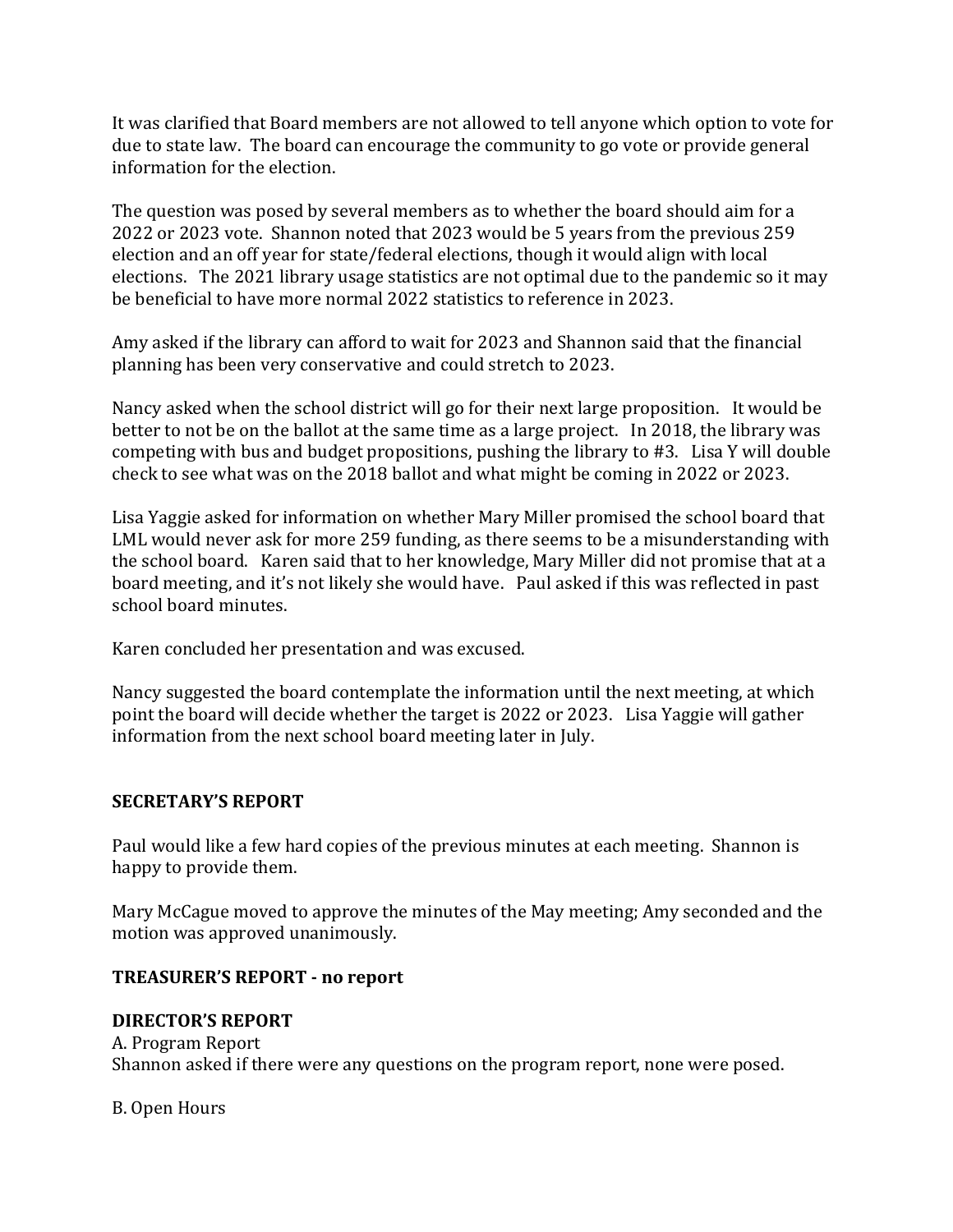Allison's last day is July 22, which will reduce library staffing levels.

Shannon analyzed the 6-8 pm time period and determined that most people are coming in before 6:30. She suggests temporary summer hours of M-F 10-6 and Sat 10-2. The minimum standards are that the library be open for 35 hours and LML would be at 44 hours. After hours activities can still be provided when the library is closed. The library could charge a small fee to help to keep lights on.

Lisa Y asked why not remain open until 6:30 and Shannon said that will still pose staffing issues.

Amy noted that consistent hours are helpful.

Lisa Yaggie made a motion to have summer hours be 10-6 starting Monday, July 12th, then the board will reevaluate in September how to resume longer hours for the school year. Nancy Padak seconded and the motion passed unanimously.

# **STANDING COMMITTEE REPORTS**

- 1. Library Development Committee Mary Seger No report
	- a. Shannon noted that the annual appeal exceeded targets
	- b. Nancy mentioned that Nichole Segrue has interest in reviving ambassador program
- 2. Marketing/Publicity Committee Bob Lingle No report
	- a. Bob and Bill will follow up on solidifying a direction for this committee
	- b. The food truck to benefit the library at village concerts was organized by Apryl and Bill and started on 7/8.
- 3. Personnel Committee Lisa Y no report
- 4. Grounds and Facilities Committee no report
- 5. Strategic Planning Committee no report
	- a. Nancy, Mary M, and Shannon intend to meet soon to review the strategic plan
- 6. Finance Committee
	- a. The Fiscal Policy stated that the credit card limit is \$1000, but the actual limit is \$5000. Shannon checked the credit card statements back to 2014 and the limit has been \$5000 since at least 2014.
	- b. Nancy moved that the fiscal policy be amended to correctly state the credit card limit as \$5000. Lisa Y seconded and the motion passed unanimously
- 7. Education and Outreach (formerly COVID Education)
	- a. Amy wants to expand outreach in new ways such as CLYC JP, school systems, encouraging the Libby app, and Lakewood live music nights. The goal is to get more outreach this summer.